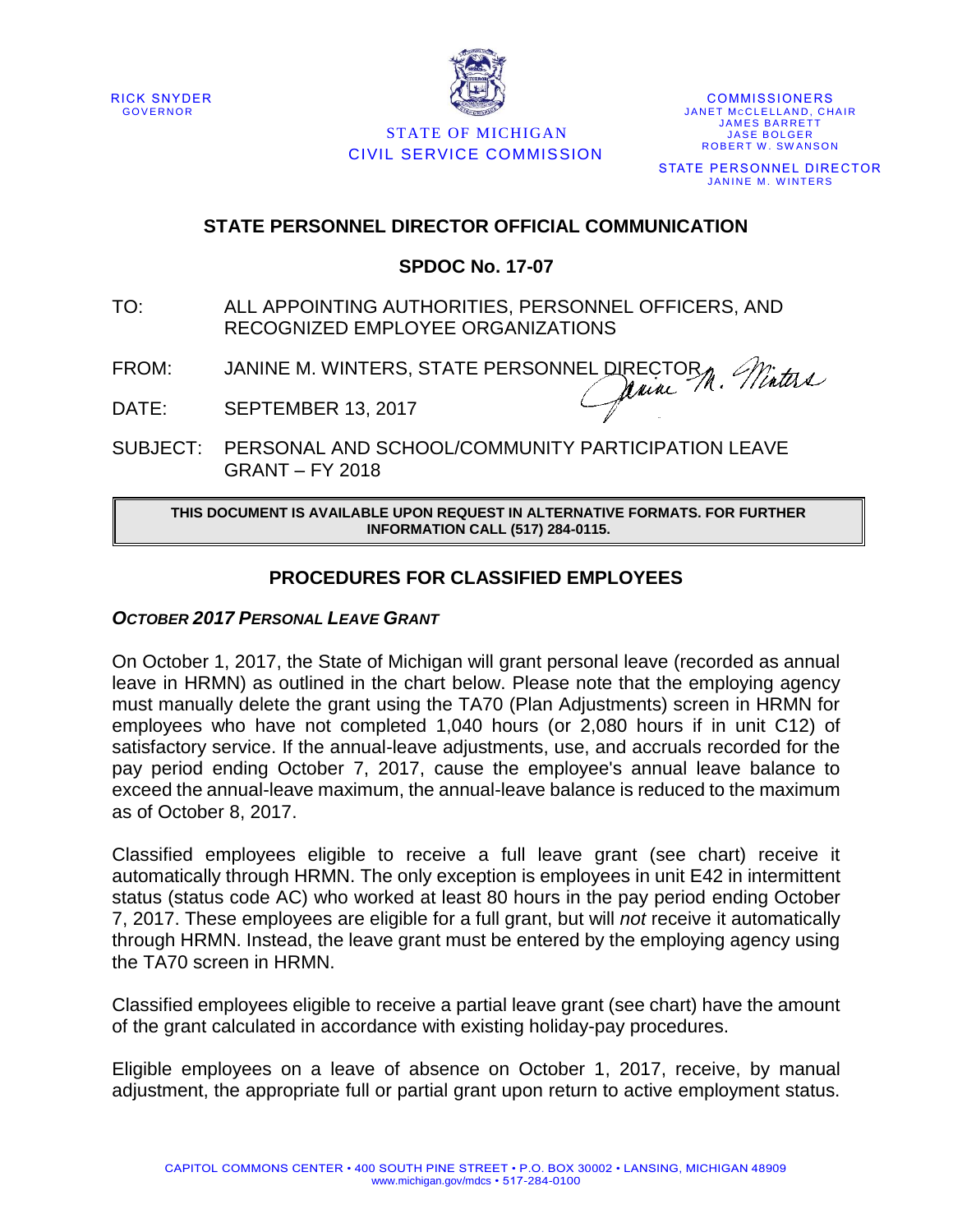SPDOC No. 17-07 Page 2

The amount of the grant is the same as would have been received if active on payroll on October 1.

Classified employees eligible to receive a full or partial leave grant who are on a layoff when the automatic adjustment is made will *not* automatically receive the grant. When these employees return to work, the personnel office should credit the employee with the proper *prorated* full or partial grant based on the number of pay periods remaining in the fiscal year. For example, if a W22 employee who is eligible for the full grant returns from a layoff with 8 pay periods remaining in the fiscal year, the grant is calculated by dividing the number of pay periods remaining in the fiscal year by the total number of pay periods (26) and multiplying this by the full grant  $[(8 \div 26) \times 16 = 4.9$  hours]. Prorated partial grants are calculated the same, but the 16 hours is already reduced based on existing holiday procedure. Partial grants do not apply to employees in unit C12. A C12 employee who returns from layoff receives a prorated full grant. Full grants for employees in unit C-12 are 12 hours.

### *OCTOBER 2017 SCHOOL/COMMUNITY PARTICIPATION LEAVE GRANT*

On October 1, 2017, the State of Michigan will grant 8 hours of school and community participation leave to permanent *and* limited-term classified employees in units A02, A31, E42, H21, L32, U11, W22, W41, Y23, Y50, Y51, Y98, and Y99. The employing agency must manually delete the grant using the TA70 screen in HRMN for employees who have not completed 1,040 hours of satisfactory service. Unused balances from the prior fiscal year are not carried over into the new fiscal year.

# **PROCEDURES FOR UNCLASSIFIED EMPLOYEES**

# *OCTOBER 2017 PERSONAL LEAVE GRANT*

Full-time unclassified employees in unit codes Z85 and Z86 who elected the Civil Service Benefits Agreement Option receive sixteen hours of personal leave (recorded as annual leave in HRMN) as of October 1, 2017. Unclassified employees in unit codes Z85 and Z86 who elected the Civil Service Benefits Agreement Option and are in less than fulltime status receive a prorated number of hours of personal leave in a manner consistent with existing holiday-pay procedures.

The grant of personal leave to unclassified employees is recorded automatically through HRMN as it is for classified employees. If the annual leave adjustments, use, and accruals recorded for the pay period ending October 7, 2017, cause the employee's annual-leave balance to exceed the annual-leave maximum, the annual leave balance is reduced to the maximum as of October 8, 2017.